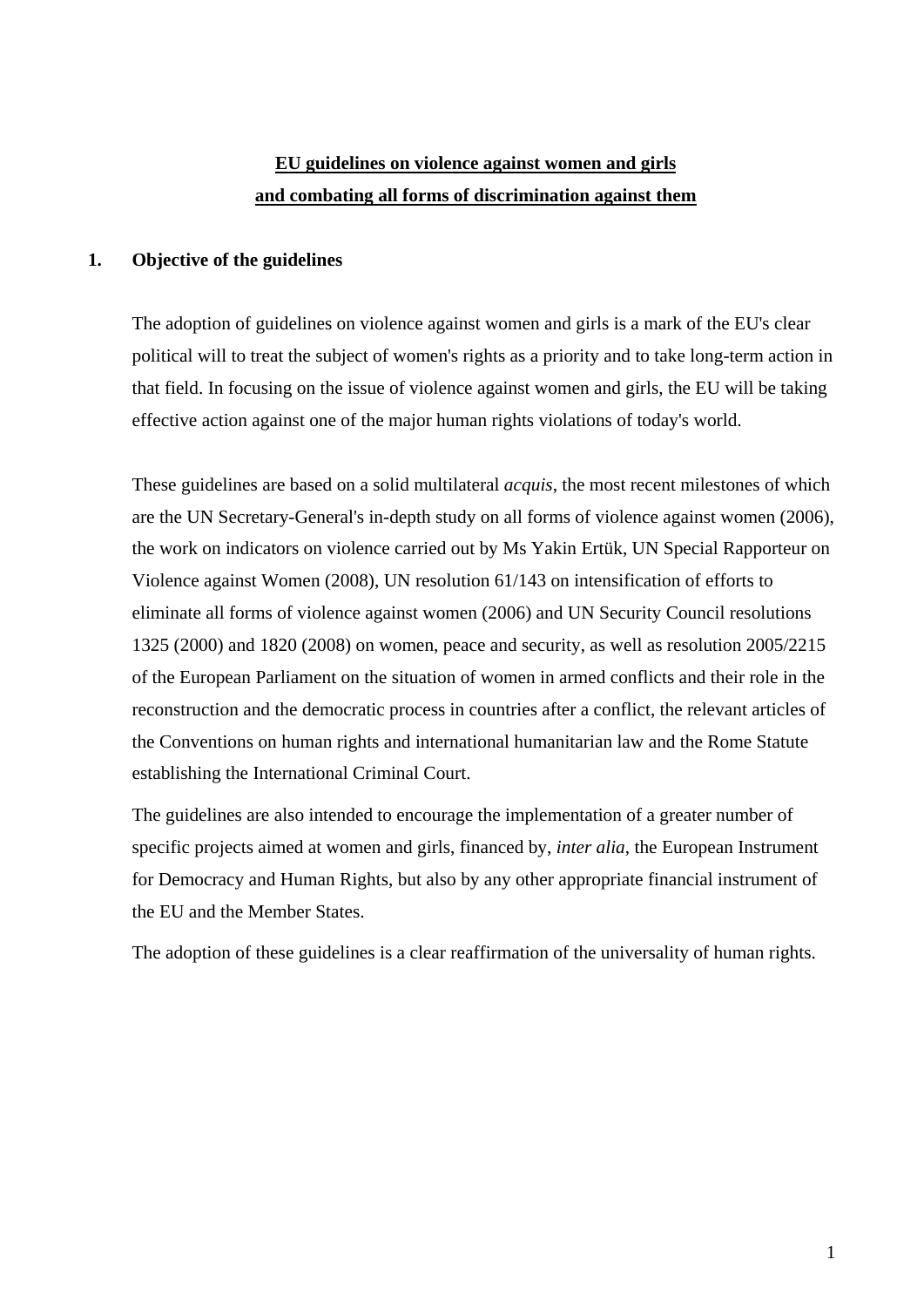# **2. Definition**

 For the purposes of these guidelines, the definition of violence against women is based on the Declaration on the Elimination of Violence against Women:

 "the term 'violence against women' means any act of gender-based violence that results in, or is likely to result in, physical, sexual or psychological harm or suffering to women, including threats of such acts, coercion or arbitrary deprivation of liberty, whether occurring in public or in private life".

# **3. Operational guidelines**

 The EU reiterates the three indissociable aims of combating violence against women: prevention of violence, protection of and support for victims and prosecution of the perpetrators of such violence.

## **3.1 Operational objectives:**

## **3.1.1. Promote gender equality and combat discrimination against women**

The EU will state that the obstacles to exercising their socio-economic and political rights increase women's exposure to violence. In that respect, and with the aim of preventing such violence, the strategies of the Member States and of the EU in its external action must in particular focus on legislation and public policies which discriminate against women and girls, and the lack of diligence in combating discrimination practised in the private sphere and gender-stereotyping.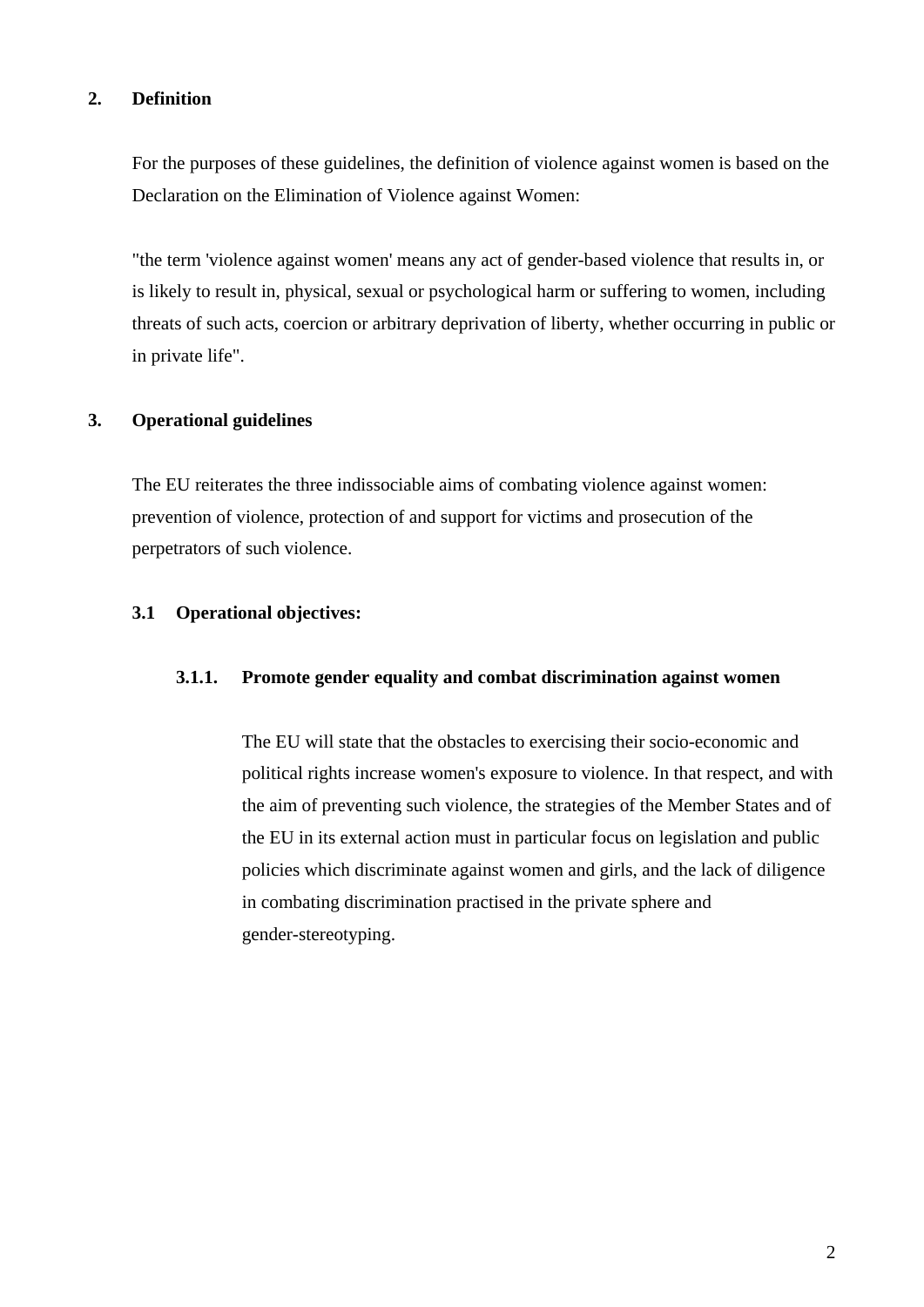# **3.1.2. Collection of data on violence against women and development of indicators**

 Despite the successes of recent years, accurate comparable quantitative and qualitative data are needed on all forms of violence against women and girls, as well as relevant indicators, so that States can frame their actions and strategies in full knowledge of the facts. There are still considerable disparities in the types of data collected, in terms of population groups studied and the type of violence measured. The EU will endeavour to identify institutional and other tools enabling data to be collected and to help boost national capacities to collect and disseminate reliable, accurate data.

# **3.1.3. Devising effective, coordinated strategies**

 The EU's action will focus on reminding States of their dual responsibility to prevent and respond to violence against women and girls. They have a duty to put in place prevention strategies and strategies for the protection and support of victims of violence, and to call for action at all levels (local, national, regional and international), and in all sectors of society, in particular by politicians, the public and private sectors, civil society and the media. Forceful institutional mechanisms at local, regional and national level must be set up in order to ensure the implementation, coordination and follow-up of these strategies.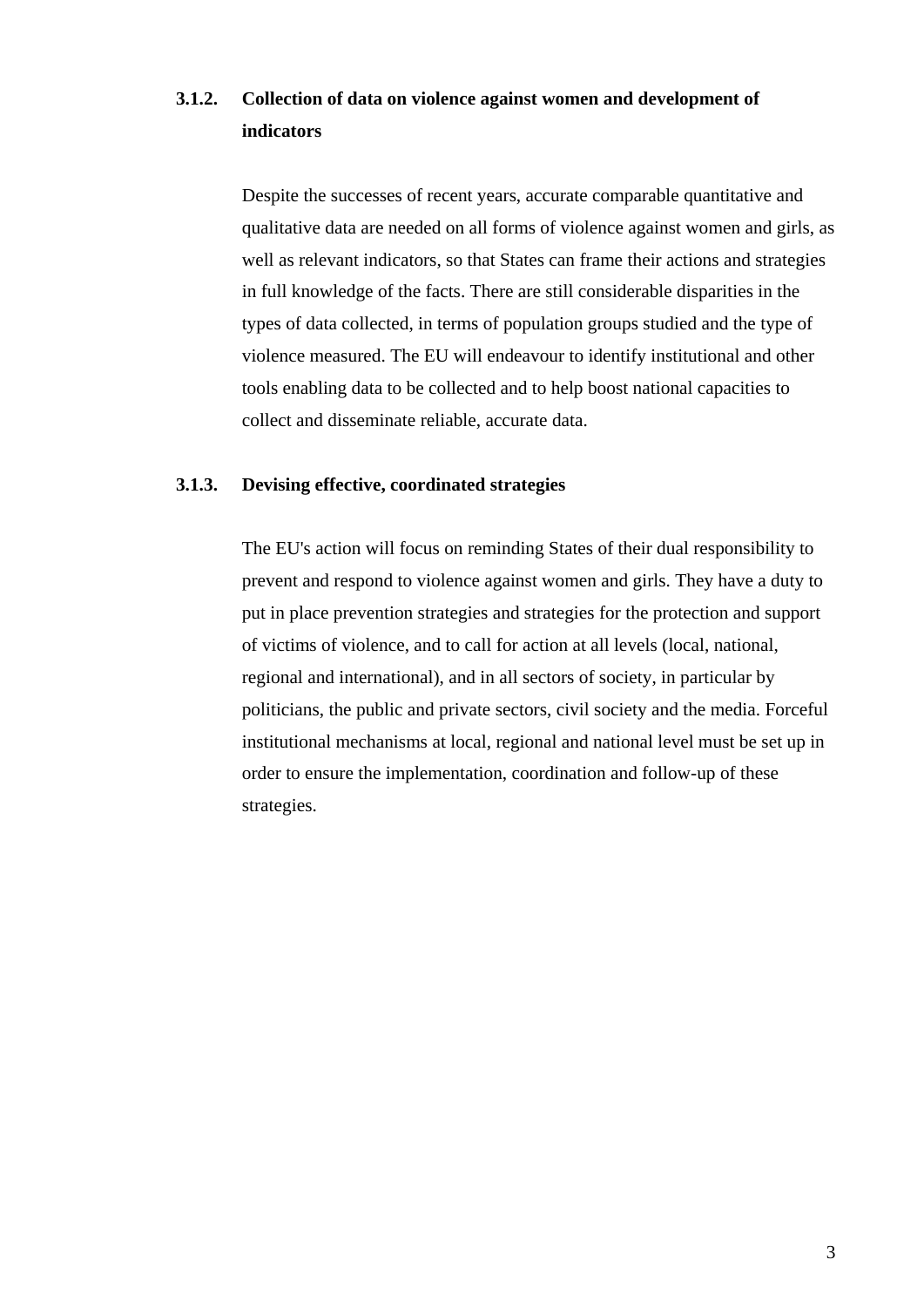# **3.1.4. Combating the impunity of perpetrators of violence against women and access to justice for victims**

 The EU will emphasise that it is essential for States to ensure that violence against women and girls is punished by the law and to see that perpetrators of violence against women and girls are held responsible for their actions before the courts. States must in particular investigate acts of violence against women and girls swiftly, thoroughly, impartially and seriously, and ensure that the criminal justice system, in particular the rules of procedure and evidence, works in a way that will encourage women to give evidence and guarantee their protection when prosecuting those who have perpetrated acts of violence against them, in particular by allowing victims and their representatives to bring civil actions. Combating impunity also involves positive measures such as the training of police and law enforcement officers, legal aid and proper protection of victims and witnesses and the creation of conditions where the victims are no longer economically dependent on the perpetrators of violence.

## **3.2. EU intervention tools:**

 Intervention tools must enable all EU players to become involved, starting with Member States' embassies, Commission delegations and the General Secretariat of the Council of the EU.

The EU will ensure that it gives appropriate consideration to the synergies between the implementation of these guidelines and other EU guidelines on human rights, in particular those relating to children's rights and human rights defenders.

 In accordance with the EU's operational objectives in terms of combating violence against women, its main intervention tools will be as follows: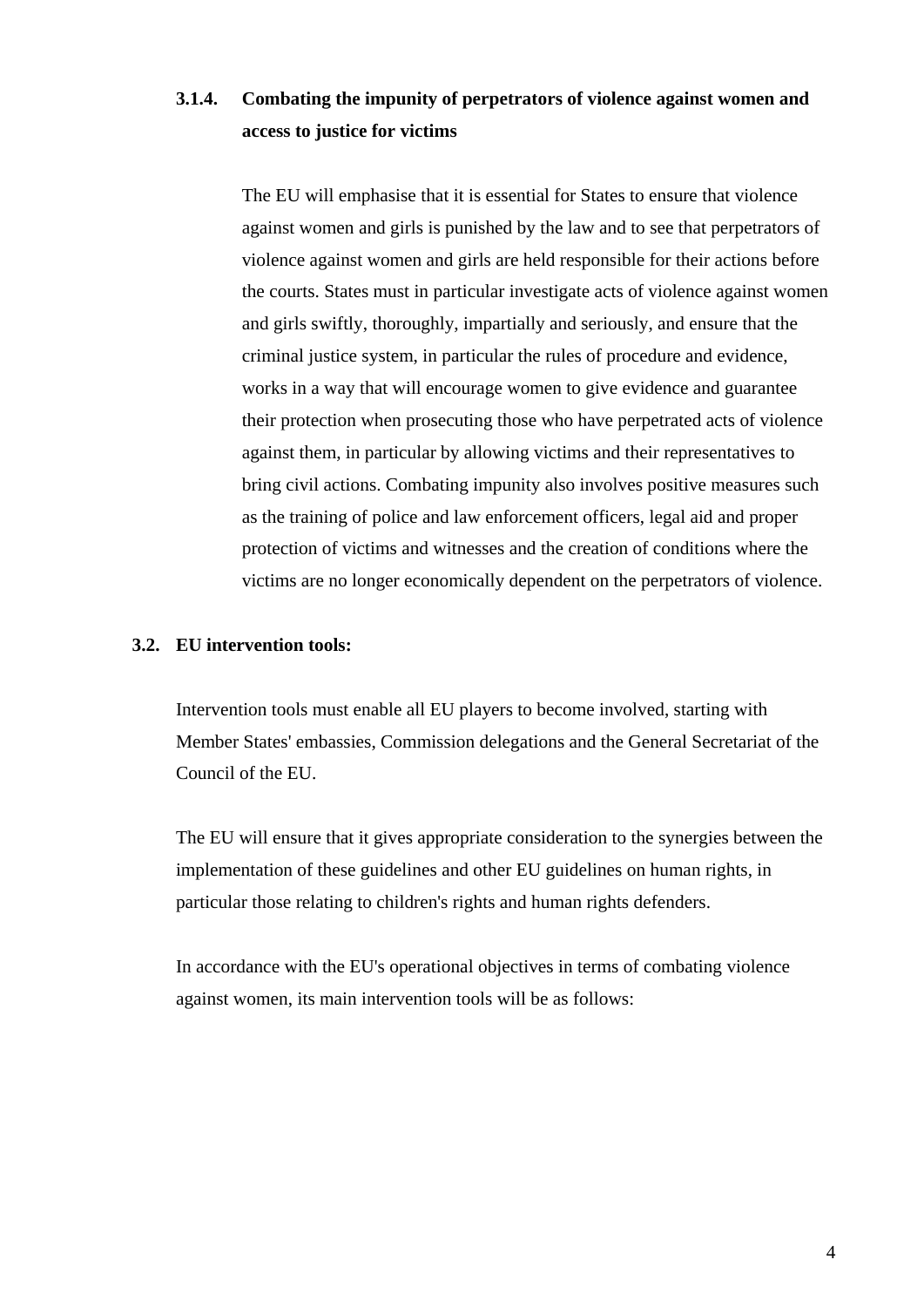## **3.2.1. General approaches:**

 The EU will regularly raise the issue of combating violence against women and girls and the types of discrimination from which such violence originates in its relations with third countries and regional organisations. Such approaches will relate in particular to the degree to which the national legal framework complies with the international standards and commitments of the States in that area, and to the effective implementation of and follow-up to those commitments. The EU will also ensure that a reference to women's rights is included in all the mandates of the EU's special representatives and envoys.

#### **Prior to all its approaches, the EU will:**

- (a) identify forms of violence against women and girls and analyse the relevant data and indicators concerning them;
- (b) identify the existence of laws and practices which are explicitly and de facto discriminatory, and from which such violence originates;
- (c) identify the absence and/or shortcomings of public policies defined in response to violence against women;
- (d) identify the international and regional instruments for the protection of women's rights which have been ratified by the countries concerned, including the existence of reservations, and the incorporation of such instruments into national law;
- (e) identify the recommendations made to those countries by international and regional mechanisms as regards women's rights and violence against women.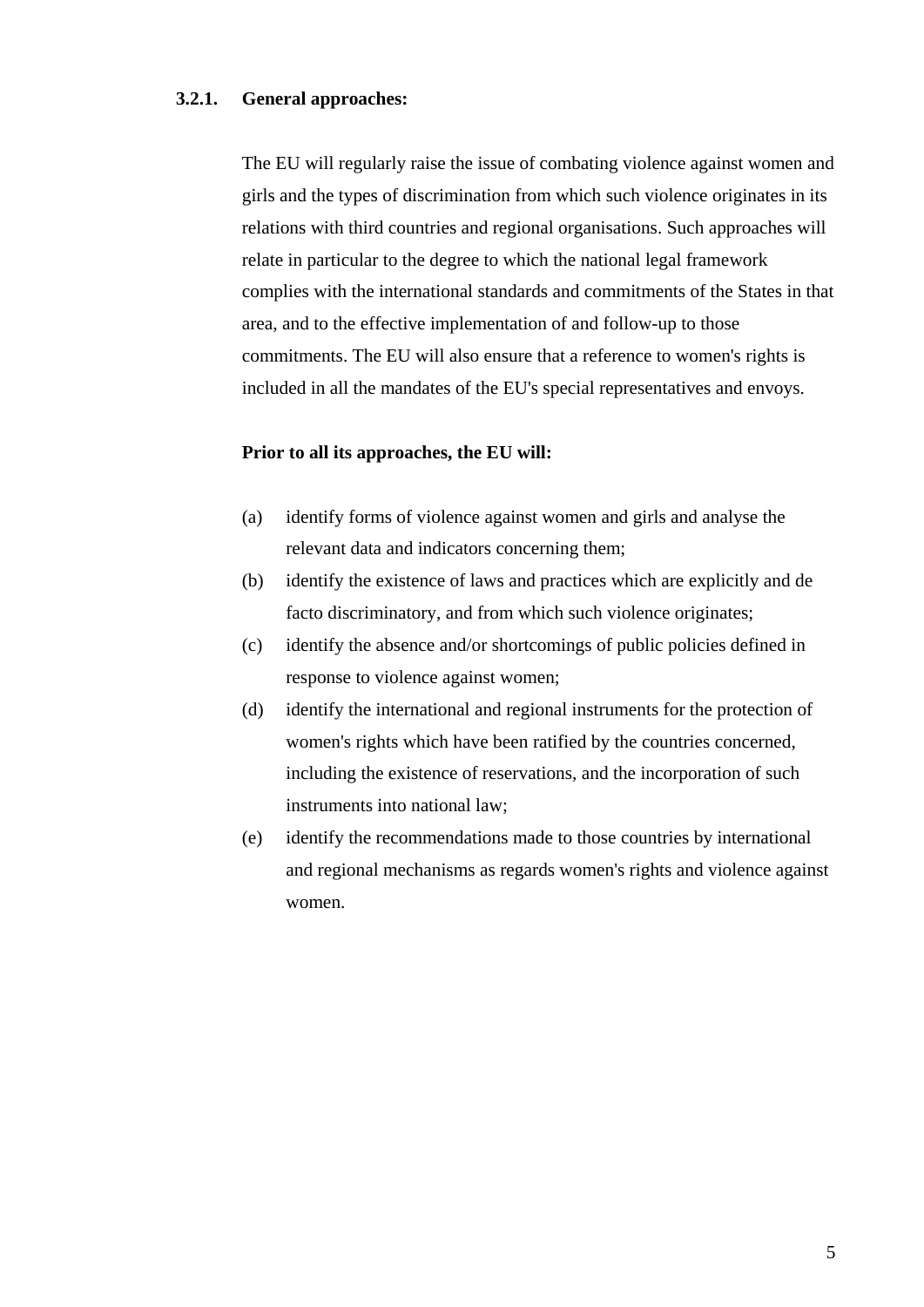In its approaches, the EU will adopt the following positions and initiatives in particular:

- (f) it will encourage ratification of the UN Convention on the Elimination of All Forms of Discrimination Against Women and its Optional Protocol, the Protocol to the African Charter on Human and Peoples' Rights on the Rights of Women in Africa and the Inter-American Convention on the Prevention, Punishment and Eradication of Violence Against Women;
- (g) it will encourage the withdrawal of the reservations which have been entered in respect of the Convention, and in particular those which contradict the Convention's aims and objectives, *inter alia* on the basis of the interpretation given to those reservations by the Committee on the Elimination of All Forms of Discrimination against Women (CEDAW);
- (h) it will encourage, by means of technical support if necessary, submission of reports to the CEDAW Committee within the deadlines specified and the follow-up to the Committee's reports and recommendations;
- (i) it will maintain a dialogue and regular consultations with women's rights defenders and women's organisations;
- (j) it will encourage women's rights defenders and women's organisations to become involved in developing, implementing and evaluating public policies in this area;
- (k) it will encourage Member States to make specific commitments to combat violence and discrimination against women within the framework of the Universal Periodic Review (UPR);
- (l) it will encourage the development of appropriate, new regional and international instruments.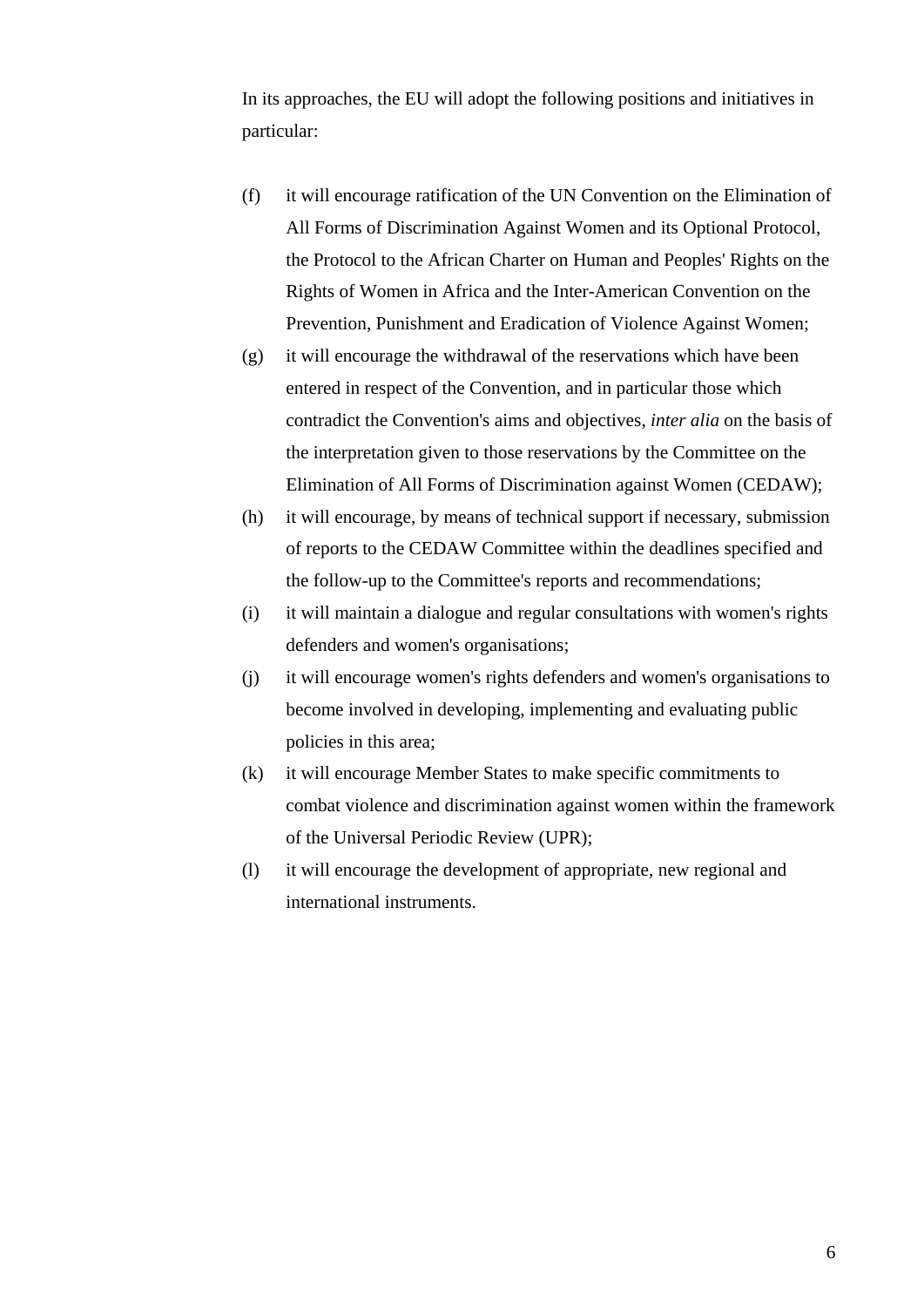### **3.2.2. Specific additional measures to combat violence against women**

 Action to combat violence against women will be implemented by means of the following initiatives:

- (a) by encouraging the summoning of the UN Special Rapporteur on violence against women in cases where such violence is very widespread and goes largely unpunished;
- (b) in cases where a visit has been carried out, by ensuring that the Rapporteur's recommendations, conclusions and observations are followed up;
- (c) by supporting measures to combat impunity with regard to violence against women and girls, in particular by monitoring all legal proceedings relating to cases of such violence;
- (d) by supporting women's rights defenders and female human rights defenders, in particular those who are threatened or who are the victims of specific and targeted repression or harassment;
- (e) by promoting and supporting policies and campaigns to raise awareness of gender equality and to combat violence against women, especially campaigns to raise awareness specifically targeting men and boys;
- (f) by promoting and supporting campaigns focusing on the systematic neglect of girls, in particular as regards official birth registration and schooling.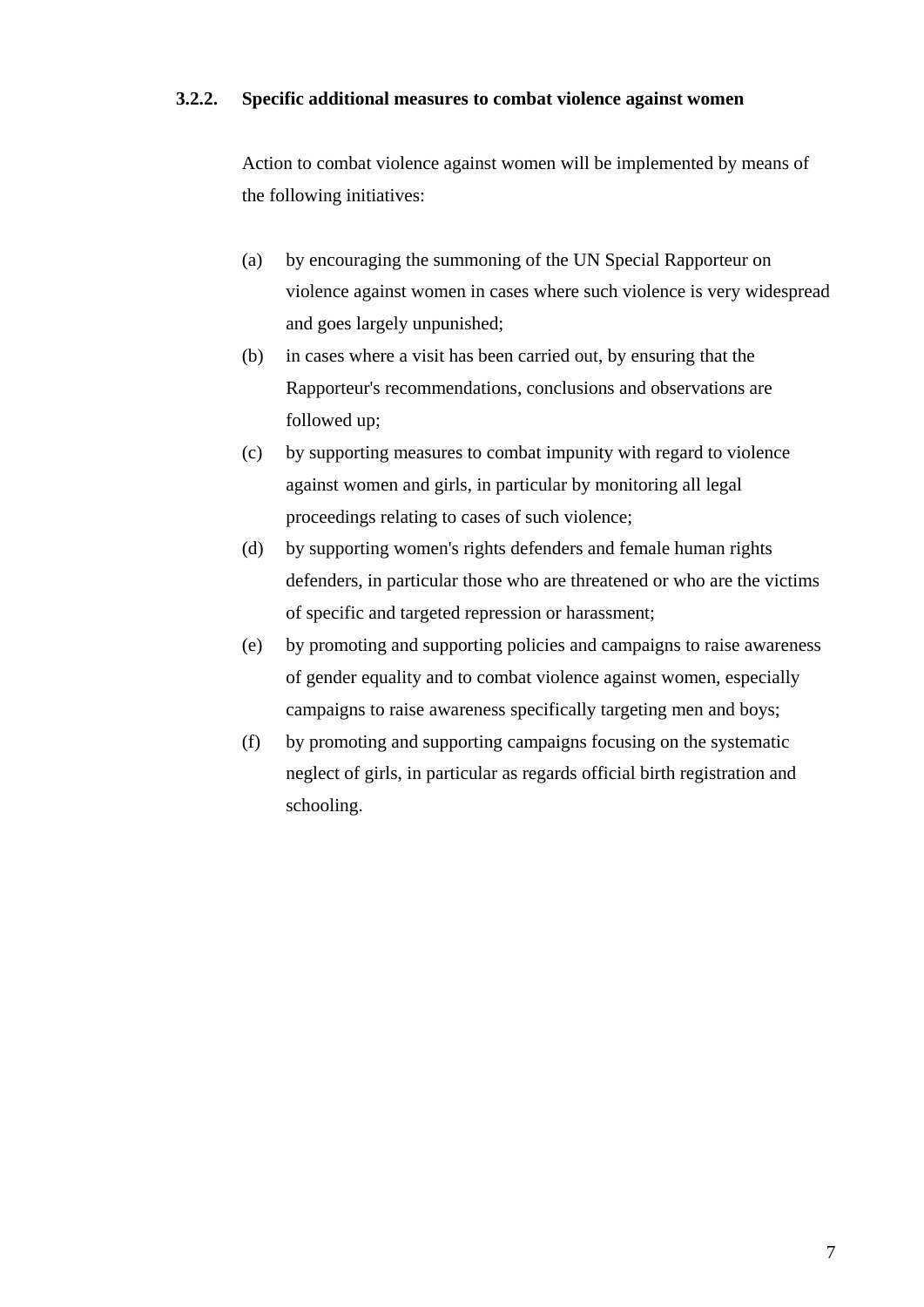#### **3.2.3. Individual cases**

 The EU will consider taking specific measures if it becomes aware of individual cases of exceptional gravity, in particular violence perpetrated or tolerated by the State contrary to international commitments and fundamental rights to physical integrity and non-discrimination, and in the absence *inter alia* of satisfactory action at national level.

 This applies in particular to instances of the most blatant infringements which meet one or more of the following criteria:

- 3.2.3.1. instances of violence the perpetrators of which are unlikely to be held responsible for their actions by a criminal court, in proportion to the gravity of the crime committed;
- 3.2.3.2. instances of violence the victims of which will in all likelihood have no access to appropriate, non-discriminatory redress before the criminal and civil courts;
- 3.2.3.3. cases which reflect a recurrent, systematic or large-scale practice in respect of which laws and public policies are non-existent or inadequate, in particular the most serious cases, such as those involving murders and forced suicides perpetrated in the name of honour;
- 3.2.3.4. cases resulting from discriminatory laws and practices;
- 3.2.3.5. cases of violence, threats, harassment and repression of female human rights defenders.

#### **3.2.4. Framework for EU dialogues:**

 The European Union will repeatedly raise the subject of violence against women and the discrimination from which such violence originates in its specific dialogues on human rights, and in other EU policy dialogues if necessary.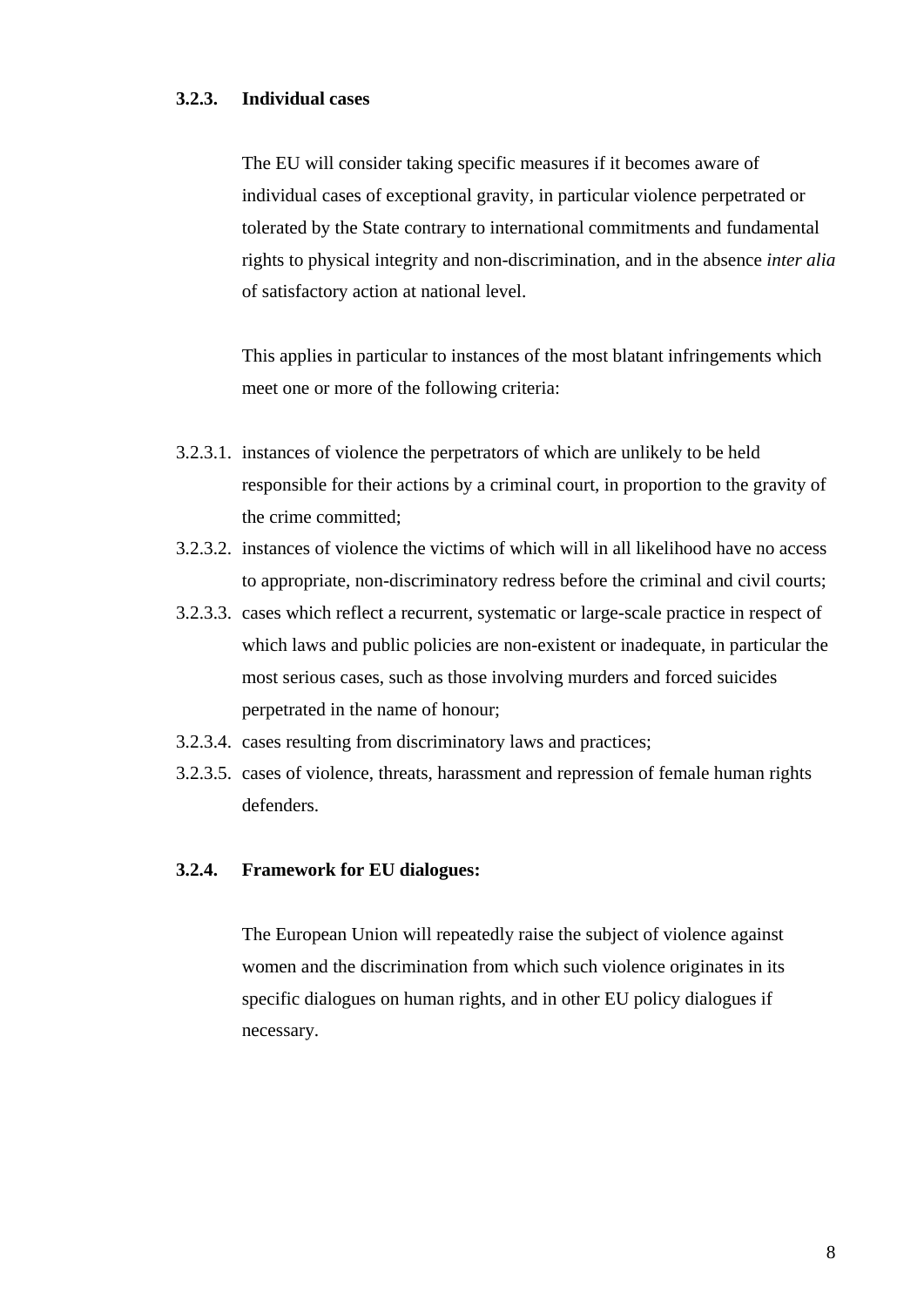These topics could be placed on the agenda for such dialogues either in the form of a specific item or through incorporation in one or more gender-specific items.

 In that connection, the EU will follow up on any recommendations and conclusions of international and regional mechanisms for the protection of women's rights and combating violence against women, in particular those formulated by the UN Special Rapporteur on violence against women, those relating to women within the framework of the EPU, the conclusions and recommendations of the CEDAW Committee and those put forward by the regional protection mechanisms**.** 

# **3.2.5. Drafting of human rights reports**

 In their reports, the Heads of Mission must systematically include in their reports a section on compliance with human rights analysing respect for women's fundamental rights, with particular reference to their right to physical integrity and non-discrimination and compliance with the international commitments of States as regards violence against women.

The reports will refer to:

- institutional and other mechanisms responsible for collecting qualitative and quantitative data throughout the territory and in all types of environments (households, workplaces, educational establishments, places of detention and other public institutions, etc.);
- statistics, broken down by gender, age and other relevant factors as well as information on the dissemination of those statistics to the key players concerned and the general public;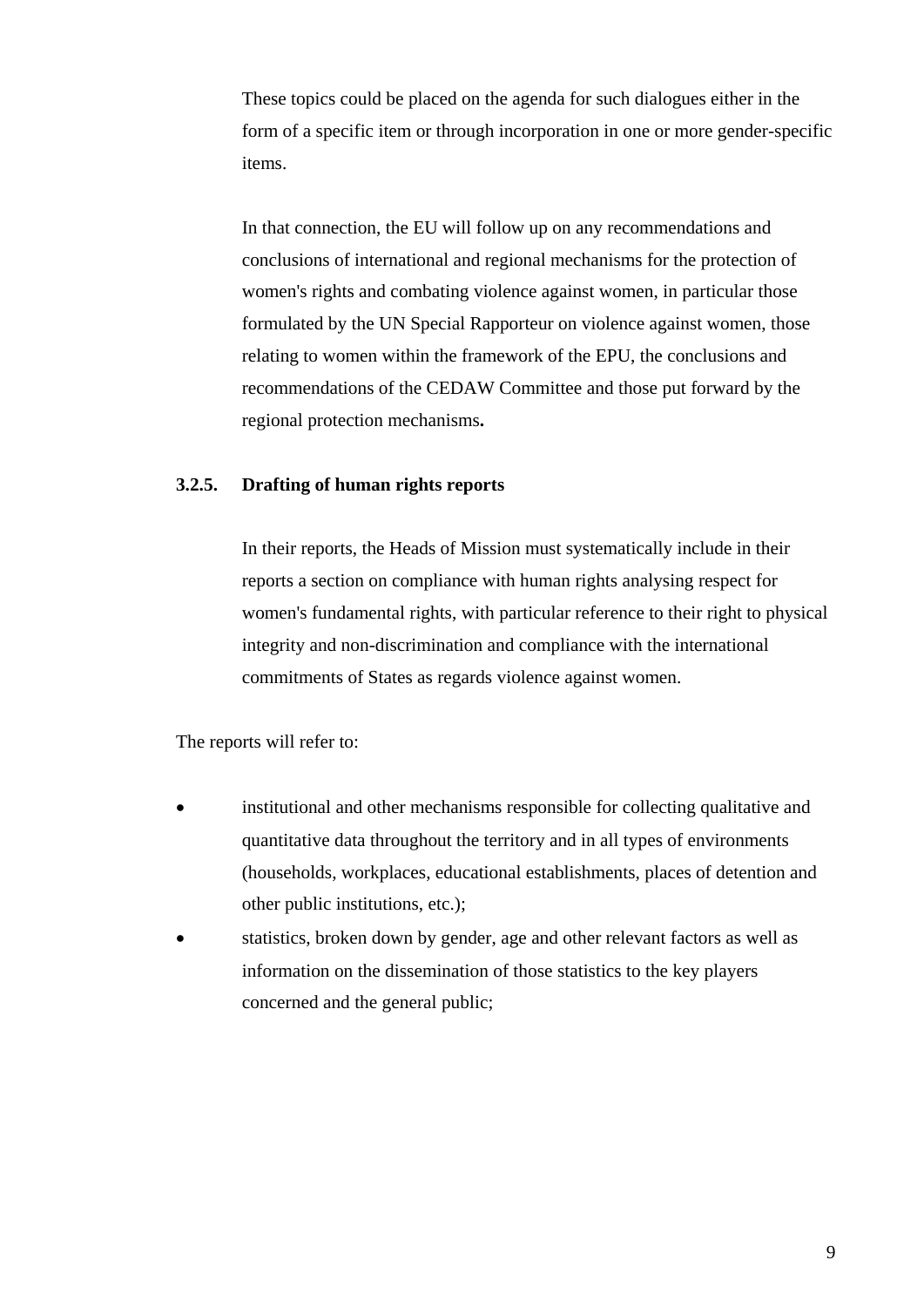• the legislative framework as identified in the preliminary approaches, and in particular the existence of discriminatory laws and practices.

> The EU's special representatives and envoys must take account of women's rights and must include information on that subject in their reports.

#### **3.2.6. Promotion of women's rights in international fora**

The EU will continue its active role in promoting women's rights, and especially the prevention of violence against women, in international fora (in particular the United Nations). It will ensure smooth coordination with all UN women's rights bodies, continuously support their work and promulgate unified and coherent messages in such fora, thereby strengthening the role and impact of EU actions in that area.

#### **3.2.7. Bilateral and multilateral cooperation:**

 Action to combat violence against women and girls will be accorded priority within the framework of bilateral and multilateral cooperation in defending human rights, in collaboration with civil society, including in the legal and educational fields. Particular consideration will be given to such cooperation within the framework of the European Initiative for Democracy and Human Rights, but also via any other appropriate financial instrument of the EU and Member States.

 Such cooperation will aim *inter alia* to support the programmes of civil society in particular, focusing on the following priority areas: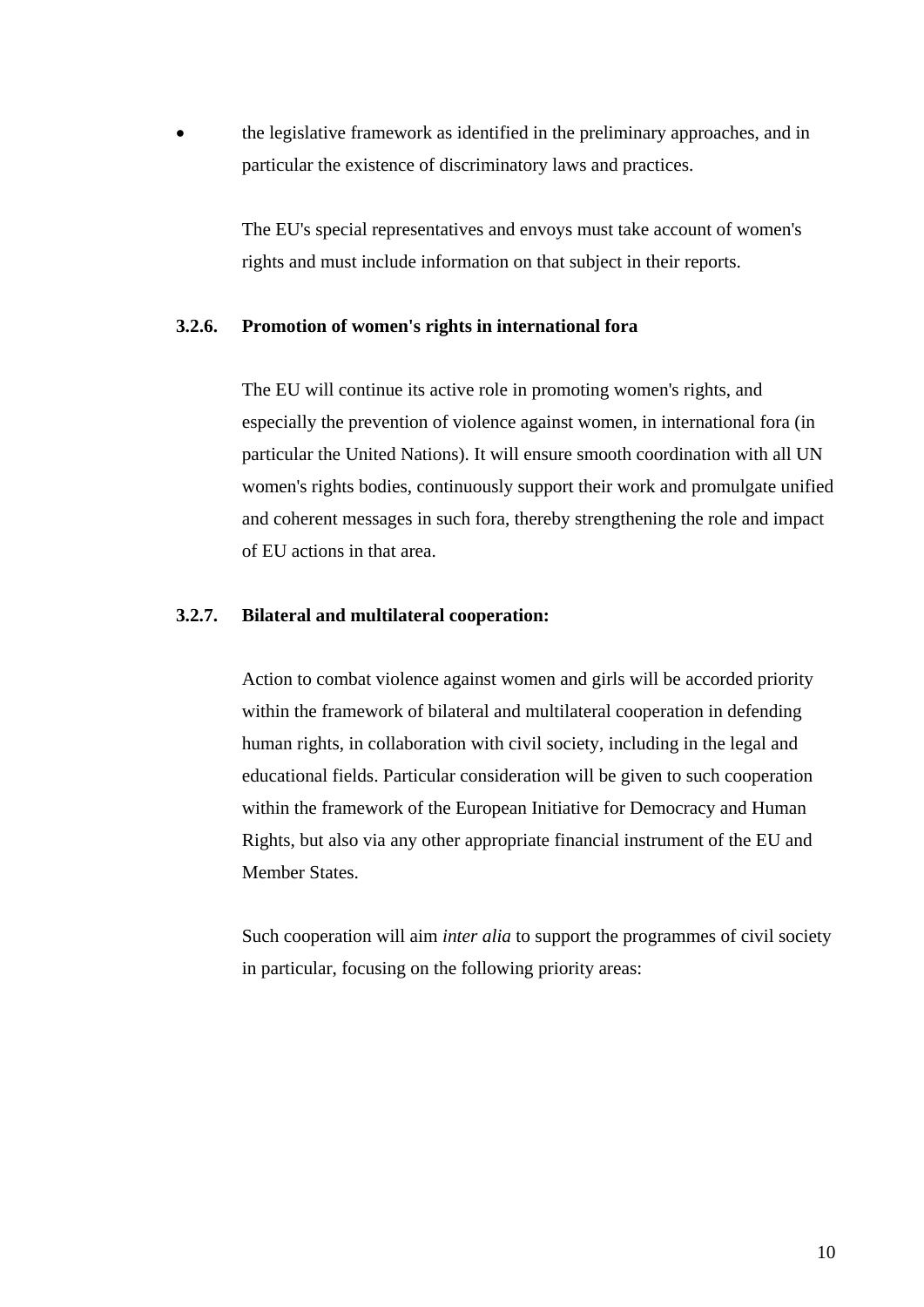### **3.2.7.1. Redress, rehabilitation and access to care**

- (a) support for programmes promoting and ensuring access to justice for the victims of violence, including victims of violence appearing in court;
- (b) support for access to appropriate care services provided free of charge in the fields of psychological support, legal assistance, accommodation and the reintegration of victims of violence and their children, *inter alia* via public information campaigns for such services;
- (c) promoting women and girls' access and right to information and health services, in particular as regards sexual and reproductive health, *inter alia* in order to better protect them from HIV infection, affirming the EU's support for the full implementation of the Cairo Action Programme adopted at the International Conference of Population and Development (ICPD) in 1994 and the main measures for the continued application of the ICPD Action Programme agreed at the ICPD  $+ 5$  as well as for the Copenhagen Declaration and Action Programme, the Beijing Platform for Action and the Millennium Development Goals.
- (d) support for programmes promoting women freely exercising their right to take decisions on questions relating to their sexuality and without being subjected to coercion, discrimination or violence;
- (e) support for programmes targeted at categories of women who require particular attention due to an increased risk of being victims of violence.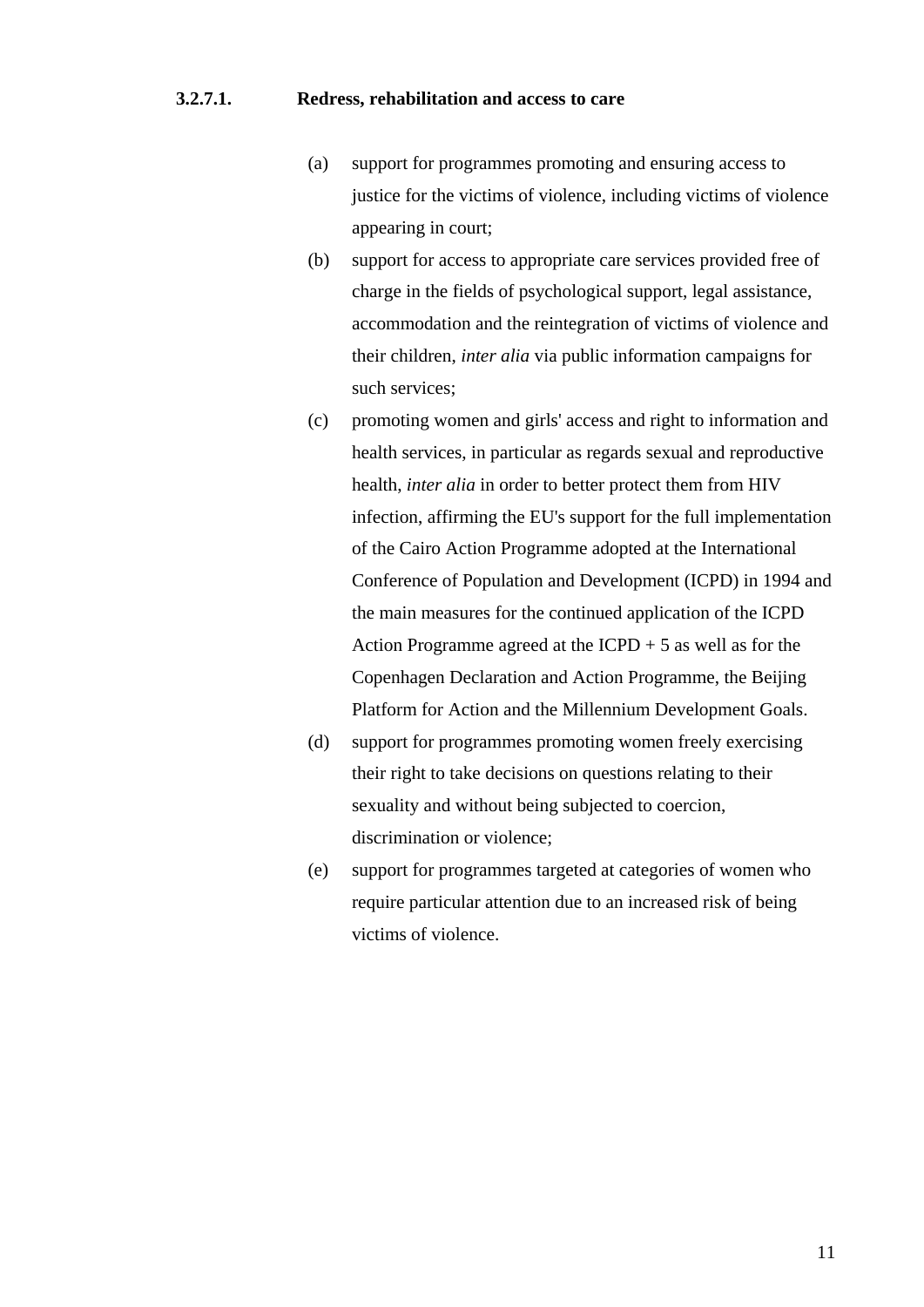# **3.2.7.2. Prevention of violence**

- (a) promotion of and support for action to combat impunity with regard to violence against women and girls;
- (b) support for education in the fundamental rights and empowerment of women and girls;
- (c) support for campaigns, *inter alia* in the field of awareness-raising and communication, focusing on gender equality and measures to combat violence against women and girls through the elimination of the gender stereotyping which contributes to violence against women and girls;
- (d) support for programmes aimed at improving the economic independence of women;
- (e) support for the training of police officers and judicial staff in matters relating to violence against women and girls and the causes and consequences of such violence.

## **3.2.7.3. Strengthening capacities**

- (a) the provision of assistance for national action plans implementing the CEDAW Committee's recommendations, including the internal dissemination thereof;
- (b) the provision of assistance for the introduction of effective coordinated mechanisms for collecting data on violence against women and girls;
- (c) support for women's organisations and female human rights defenders, and more generally for civil society organisations combating violence against women;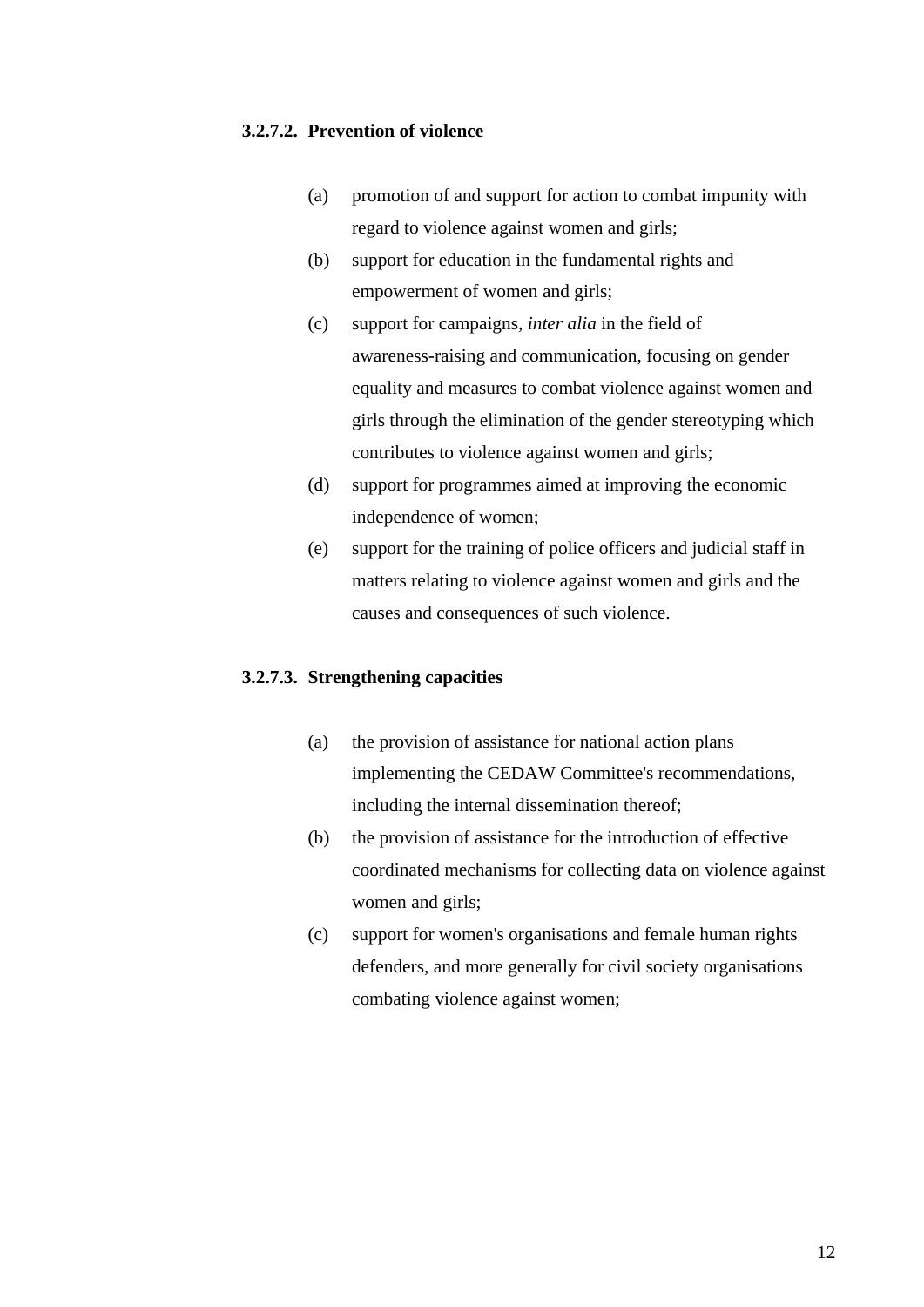- (d) the provision of appropriate training to all professionals responsible for dealing with violence against women and the causes and consequences of such violence (police, judicial staff, healthcare and educational professionals, the media);
- (e) support for programmes to reinforce police powers to intervene in cases of violence, and in particular domestic violence, via the introduction of standardised intervention protocols, pursuant to the United Nations Resolution on crime prevention and criminal justice responses to violence against women;
- (f) support for the establishment of central and decentralised administration services to improve women's status;
- (g) the provision of assistance for national action plans implementing Security Council Resolution 1325.

## **3.3. Evaluation**

 The Council Working Party on Human Rights will regularly evaluate the implementation of these guidelines, *inter alia* on the basis of the reports submitted by the Heads of Mission and after informal consultation with civil society. The Working Party on Human Rights will keep the Council informed of the application of the guidelines and will propose to the Council any necessary improvements for applying the guidelines.

 $\overline{a}$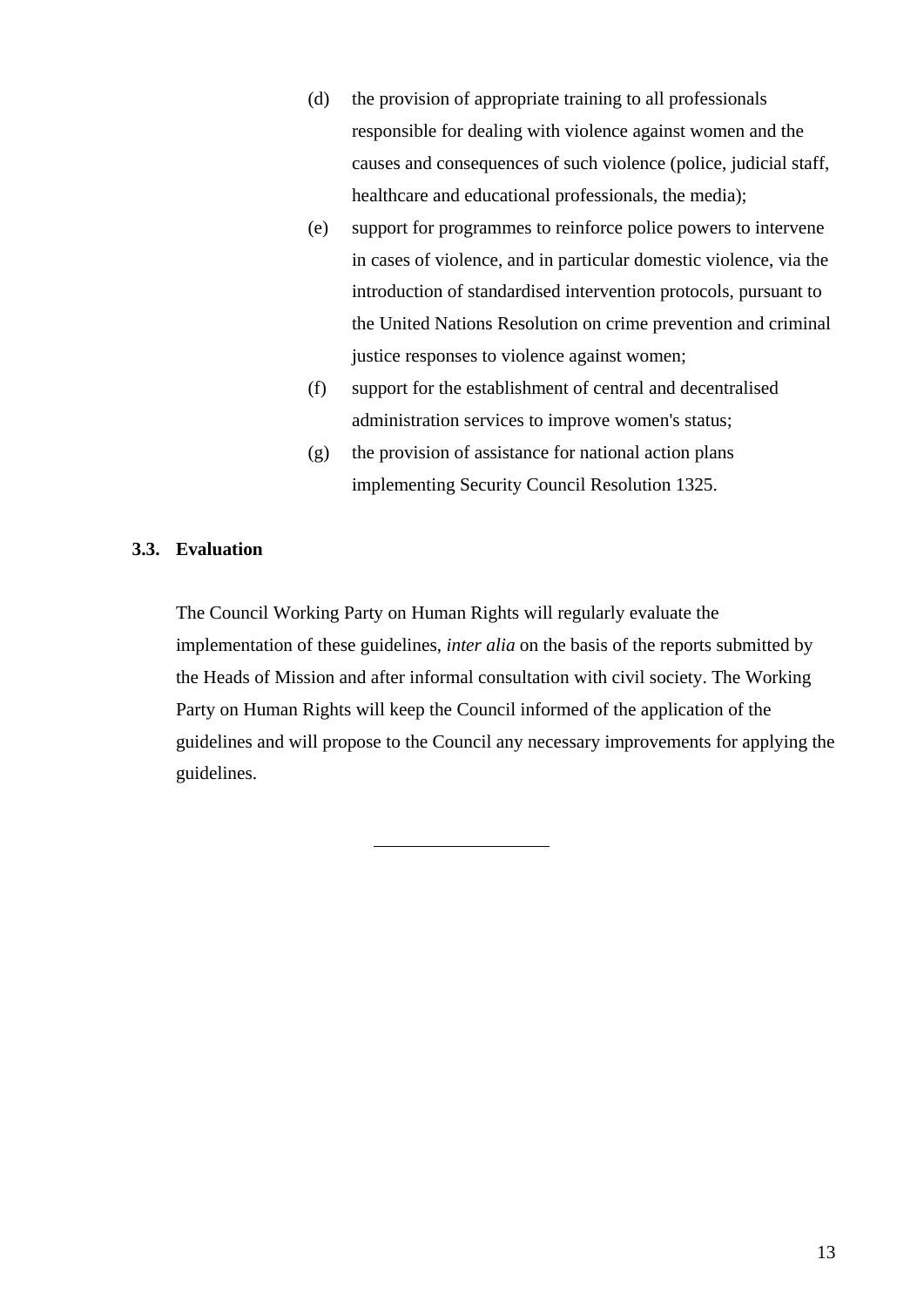#### **Introduction to the issue of violence against women, its forms, causes and consequences.**

Violence against women and girls, in all its forms, is truly a scourge. Available data indicate that this is a worldwide, institutionalised phenomenon. The forms and manifestations of such violence are many, interrelated and different according to the social, economic, cultural and political context of a society.

Violence against women and girls includes, but is not restricted to, forms of physical, sexual and psychological violence (a) occurring within the family (including prenatal selection based on the sex of the foetus (except where medically necessary) and systematic neglect of infant girls; forced marriage; early marriage; violence perpetrated by partners and ex-spouses; acid attacks; dowry violence and "honour" killings, violence and forced suicides; battering; sexual abuse inflicted on female children in the home, including incest; rape by habitual or cohabiting partners; female genital mutilation and other traditional practices harmful to women; (b) occurring within the general community (including rape; sexual abuse; sexual harassment and all forms of gender-related harassment; intimidation at work, in educational institutes and elsewhere; trafficking in women and forced prostitution; modern forms of slavery; femicide; violence against women and girls in conflict and post-conflict situations; trafficking in women for the purposes of sexual exploitation and of all other forms of exploitation); (c) violence against women and girls covers all the acts listed above whether or not perpetrated or condoned by the State.

It should be pointed out here that, while, as the UN Secretary-General acknowledges in his in-depth study, much violence against women is committed by private actors and includes a broad range of individuals and entities, this factor in no way exonerates States from acting with due diligence, as set out in Recommendation No 19 of the Committee on the Elimination of All Forms of Discrimination against Women.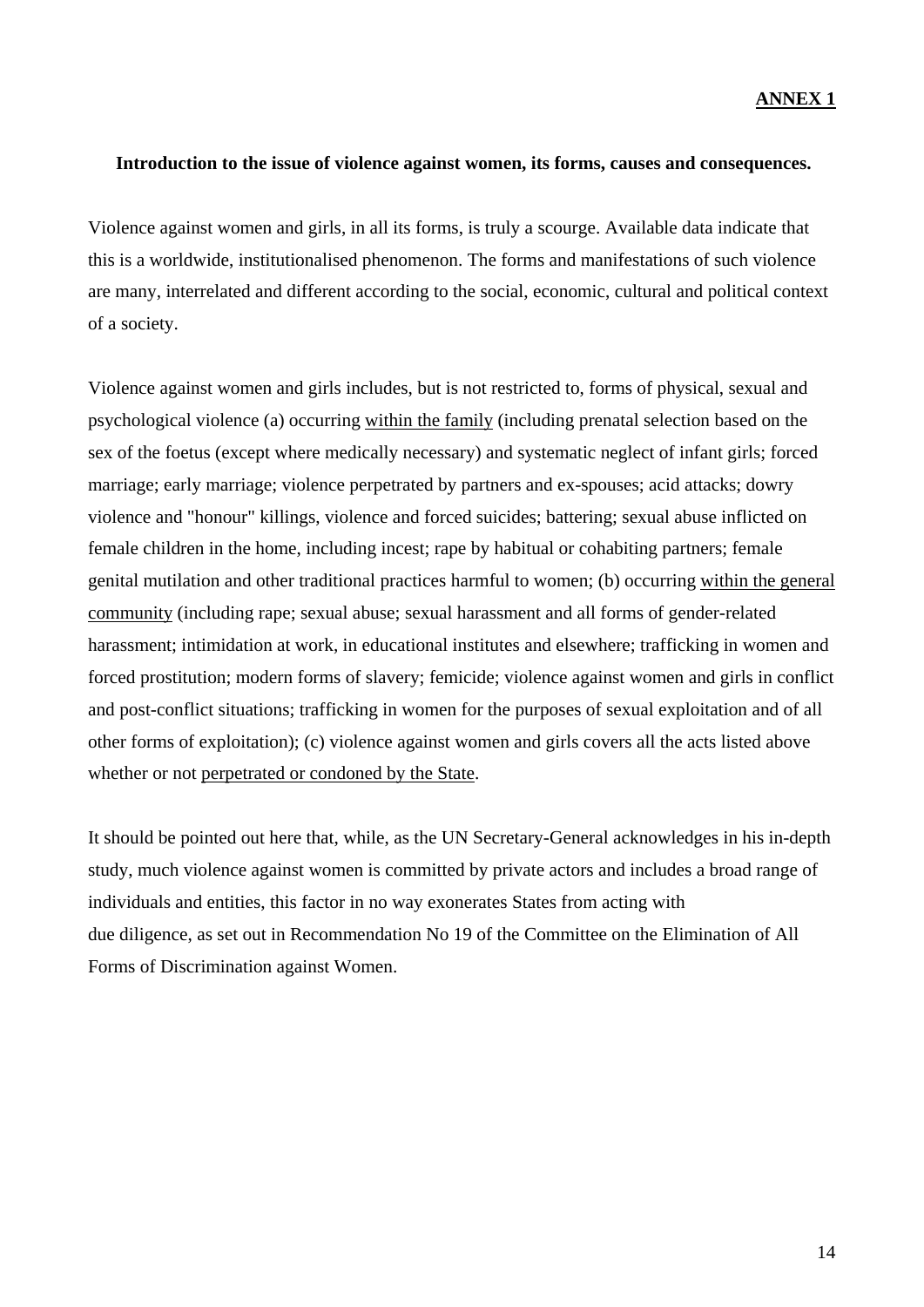Certain factors render victims more vulnerable as a result of the multiple discrimination they endure, related both to their gender and the fact that they belong to distinct minority or ethnic groups, to their religion or language, their status of native women, migrant women, displaced or refugee women, women living in underdeveloped environments or in remote rural communities, institutionalised or incarcerated women, women with disabilities, HIV-positive women, lesbian, bisexual or transgender women, young girls, old or widowed women, and female victims of all other forms of discrimination. Lastly, in situations of crisis or armed conflict, the use of rape, slavery, sexual abuse and exploitation are the most systematic and widespread manifestations of violence against women.

Apart from the serious consequences for the physical health (particularly substantially increased risk of HIV infection) and mental health of victims, violence against women also has significant social consequences and major economic costs, to which should be added the cost of political and social instability resulting from the intergenerational transmission of violence. Violence against women thus contributes to their impoverishment and that of their families, communities, societies and countries. Violence against women is therefore an obstacle to development.

Violence against women and girls has certain structural causes, including the historically unequal balance of power between men and women as well as girls and boys, found in many societies. Furthermore, customs, traditions and religious values are used to justify violence against women. Economic inequalities suffered by women and their lack of independence are decisive factors for violence in that they reduce women's capacity to act and take decisions, and increase their vulnerability to violence.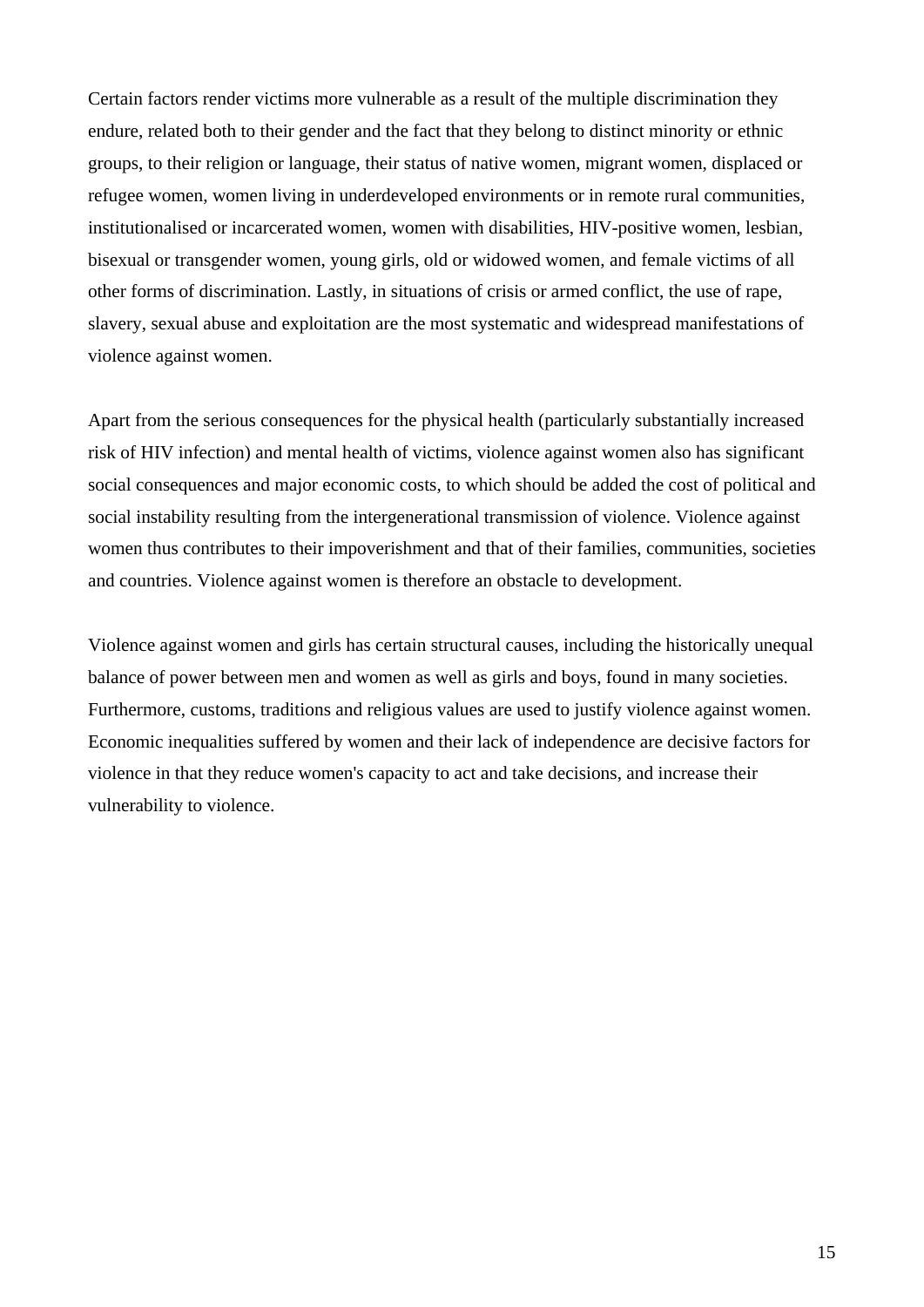Political instability and armed conflicts are additional sources of violence against women and girls. Even post conflict, the climate of violence persists for a long time and in many countries which have experienced armed conflict, the increased acceptance of violence and the massive proliferation of weapons leads to increased violence outside the conflict.

In order to combat this scourge effectively it is essential that all these aspects be taken into account.

 $\overline{a}$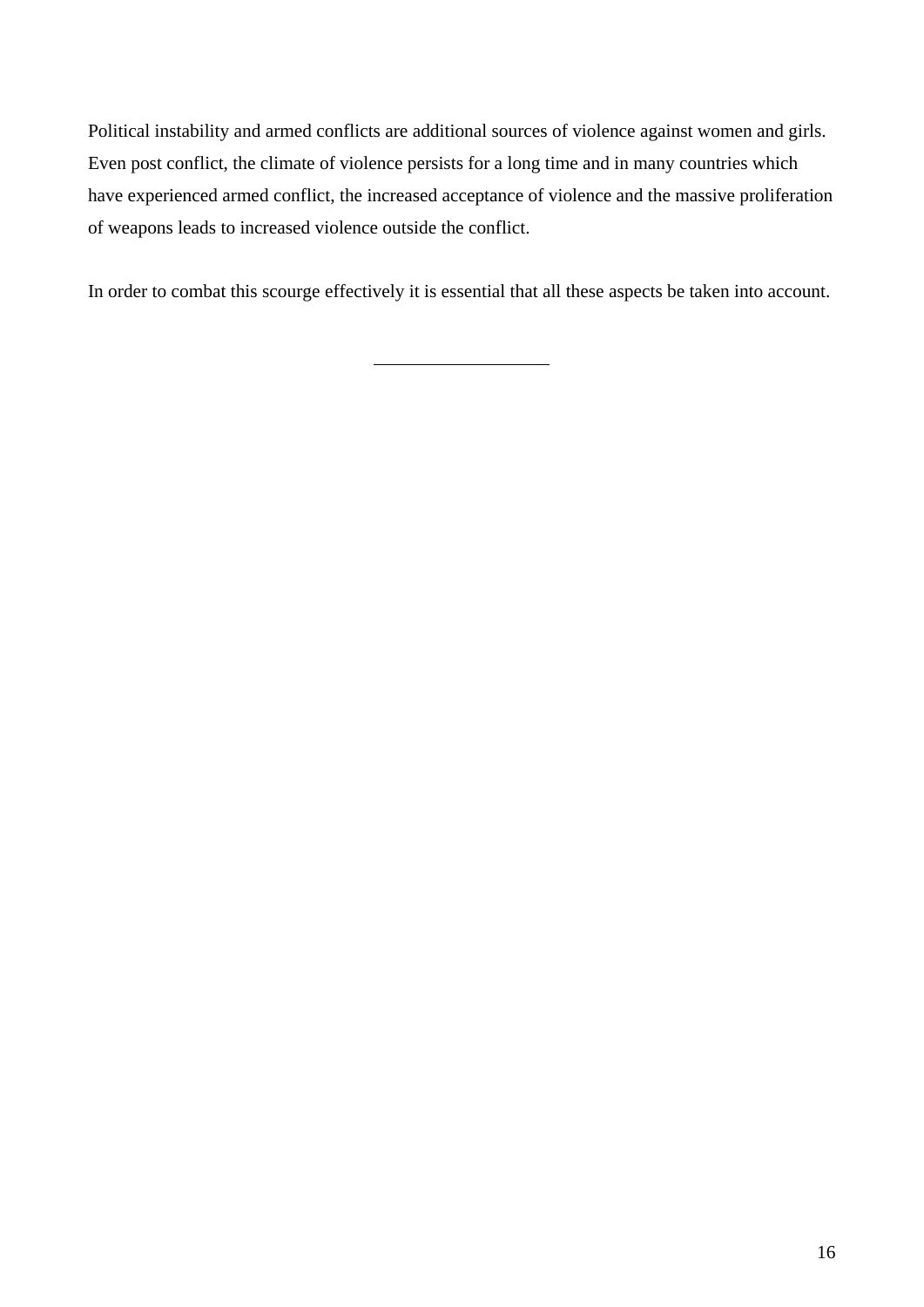#### **ANNEX 2**

## **International legal framework and obligations of States in combating violence against women**

The international community is committed to protecting the rights and dignity of men and women via numerous treaties and political undertakings. 60 years have passed since the proclamation of the Universal Declaration of Human Rights, which clearly asserts

 that "all human beings are born free and equal in dignity and rights" and that "everyone is entitled to all the rights and freedoms set forth in this Declaration, without distinction of any kind, such as … sex".

The Committee on the Elimination of Discrimination against Women (CEDAW), which monitors implementation of the 1979 Convention, has defined violence against women as a form of discrimination within the meaning of the Convention and this has led to the issue featuring more prominently in the work programmes of human rights institutions and mechanisms.

The World Conference on Human Rights, held in Vienna in 1993, led to the appointment by the UN Commission on Human Rights in 1994 of a Special Rapporteur on violence against women, followed by the General Assembly's adoption of the Declaration on the Elimination of Violence against Women in the same year. The World Conference reaffirmed the universality and indivisibility of human rights.

The Declaration sets out a series of measures that States must take to prevent and eliminate violence against women. *In particular, it requires States to condemn violence against women and not invoke custom, tradition or religion to avoid their obligations to eliminate such violence.*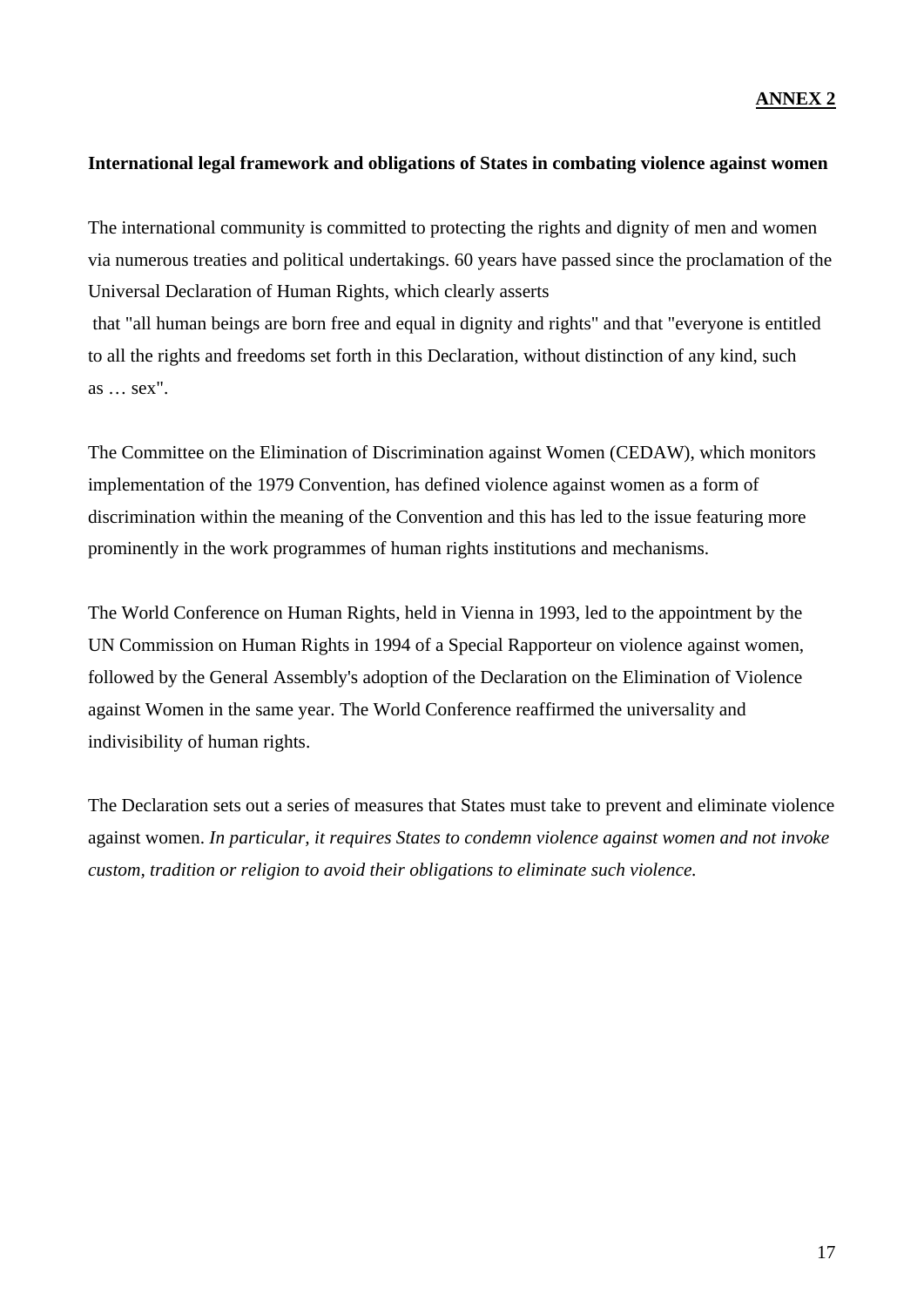The Beijing Platform, adopted in 1995, won the support of 189 countries during the historic UN conference on the situation of women worldwide. The Platform identifies twelve areas requiring improvement, including combating violence against women. These areas were examined at the conference organised in 2005 in New York, on the occasion of the tenth anniversary of the Platform. The Union's support for the Beijing Platform for Action was expressed at the highest level by heads of government at the Madrid summit in December 1995.

Since 1999, the Council of the European Union adopts – every year – conclusions on indicators and reference criteria, thus ensuring annual follow-up that is more targeted and structured. *A series of quantitative and qualitative indicators were drawn up for violence against women in 2002.*

The 5-year review of the Beijing Platform for Action (Beijing  $+5$ ) called on governments to take appropriate measures to eliminate violence and discrimination against women committed by any person, organisation or enterprise *and to treat all forms of violence against women and girls as criminal offences.*

General Assembly resolution 61/143 (2006) on intensification of efforts to eliminate all forms of violence against women, adopted by consensus, reaffirmed all the international commitments of States, including *the obligation to promote and protect all human rights and fundamental freedoms of women and girls and to exercise due diligence to prevent, investigate and punish the perpetrators of violence against women and girls and to provide protection to the victims, and that failure to do so violates and impairs or nullifies the enjoyment of their human rights and fundamental freedoms*.